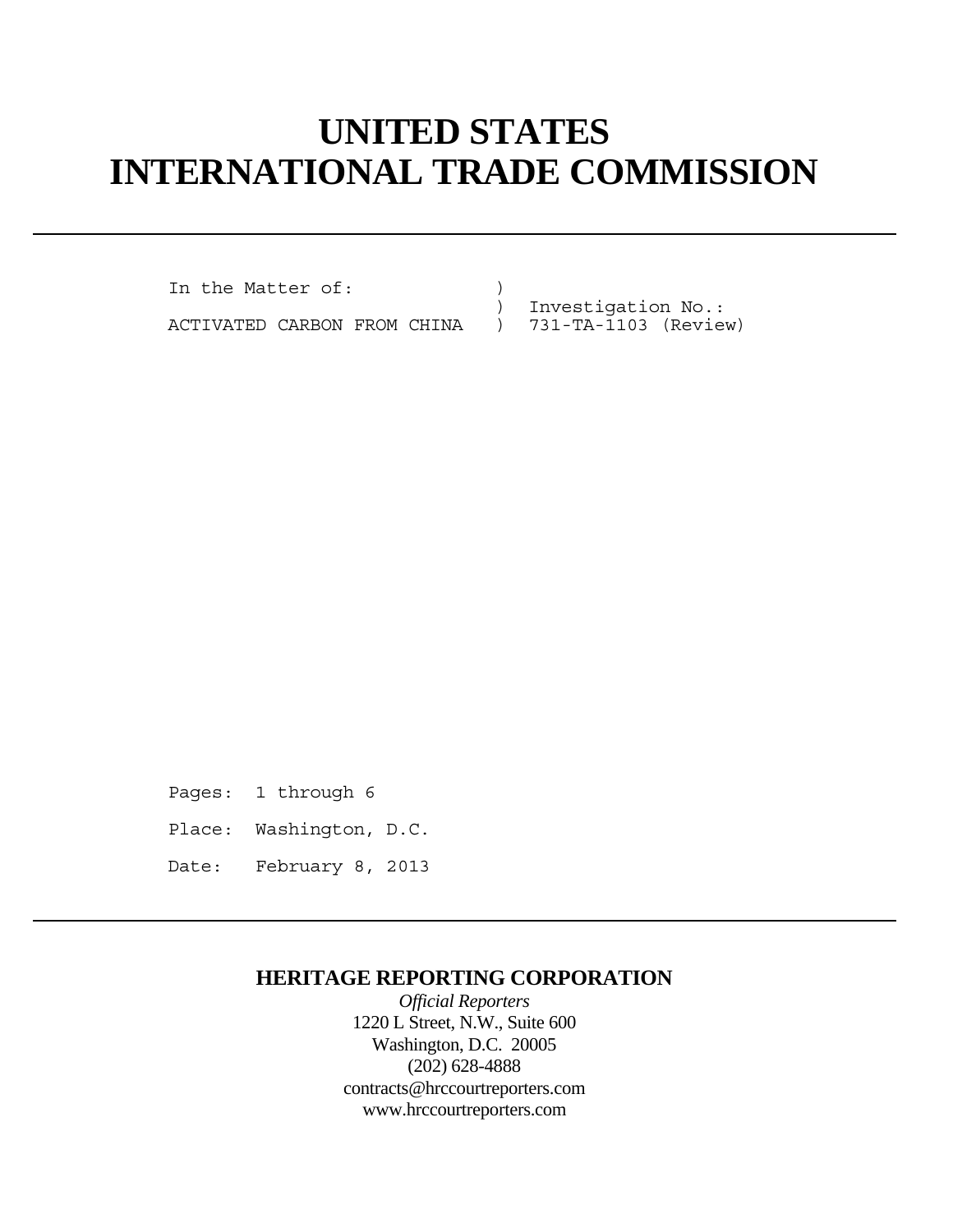#### THE UNITED STATES INTERNATIONAL TRADE COMMISSION

| In the Matter of:     |                          |
|-----------------------|--------------------------|
|                       | Investigation No.:       |
| ACTIVATED CARBON FROM | $) 731-TA-1103$ (Review) |
| CHINA                 |                          |

 Friday, February 8, 2013

 Room 101 U.S. International Trade Commission 500 E Street, S.W. Washington, D.C.

The meeting commenced, pursuant to Notice, at

11:01 a.m., before the Commissioners of the United States International Trade Commission, the Honorable IRVING A.

WILLIAMSON, Chairman, presiding.

APPEARANCES:

On Behalf of the International Trade Commission:

Commissioners:

 IRVING A. WILLIAMSON, CHAIRMAN (presiding) DANIEL R. PEARSON, COMMISSIONER SHARA L. ARANOFF, COMMISSIONER DEAN A. PINKERT, COMMISSIONER DAVID S. JOHANSON, COMMISSIONER MEREDITH M. BROADBENT, COMMISSIONER

Staff:

 BILL BISHOP, SUPEVISORY HEARINGS AND INFORMATION OFFICER SHARON BELLAMY, HEARINGS AND INFORMATION ASSISTANT CYNTHIA TRAINOR, INVESTIGATOR PHILIP STONE, INTERNATIONAL TRADE ANALYST CLARK WORKMAN, ECONOMIST PATRICK GALLAGHER, ATTORNEY DOUGLAS CORKRAN, SUPERVISORY INVESTIGATOR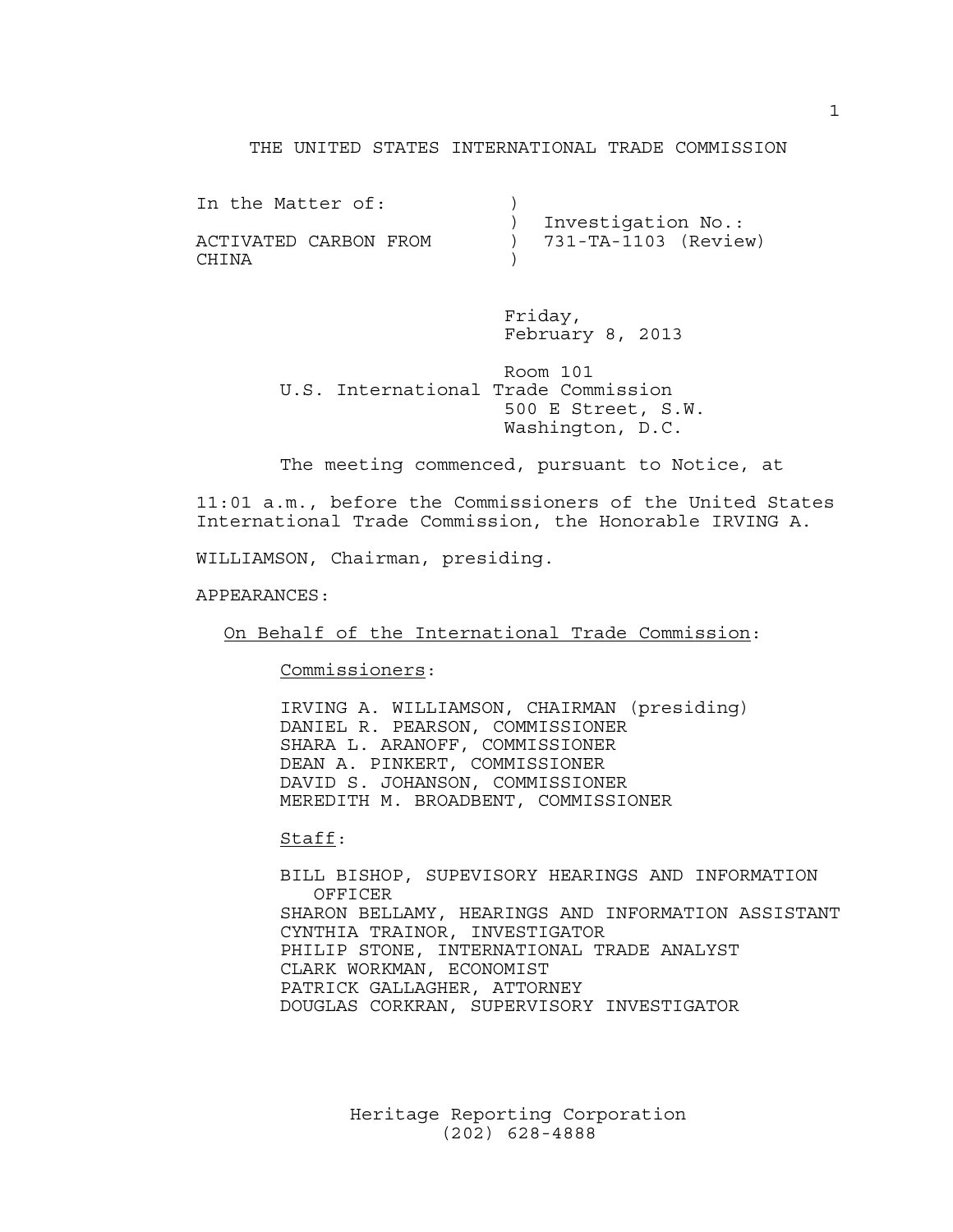## I N D E X

### en de la provincia de la provincia de la provincia de la provincia de la provincia de la provincia de la provi<br>Para la provincia de la provincia de la provincia de la provincia de la provincia de la provincia de la provin

| Agenda For Future Meetings: None                                        |   |
|-------------------------------------------------------------------------|---|
| Minutes:<br>None                                                        |   |
| Ratification List: None                                                 | २ |
| Vote In Inv. Nos. 731-TA-1103 (Review)<br>(Activated Carbon From China) |   |
| Outstanding Action Jackets: None                                        |   |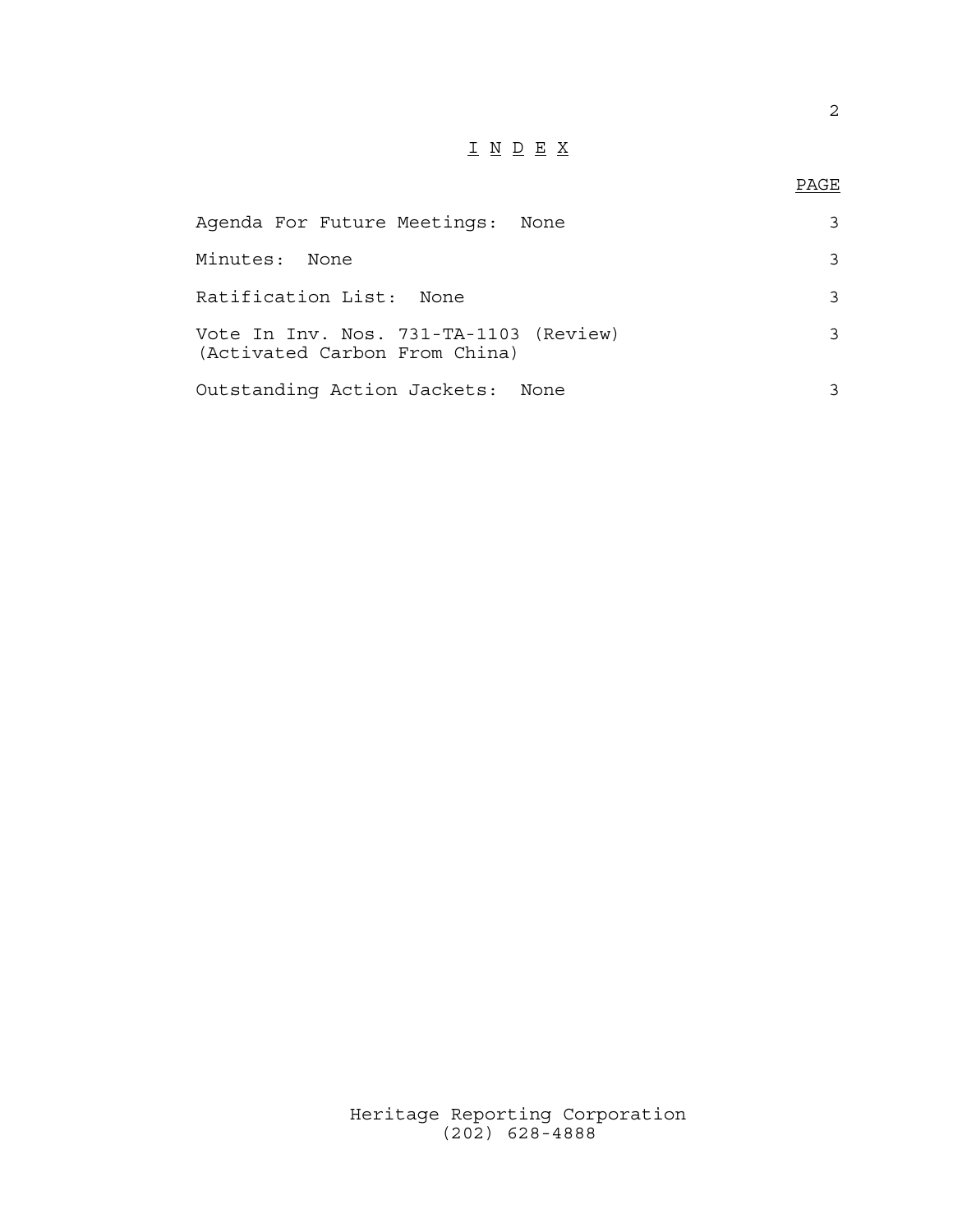1 P R O C E E D I N G S 2 (11:01 a.m.) 3 CHAIRMAN WILLIAMSON: This meeting of the 4 U.S. International Trade Commission will now come to 5 order. 6 I understand that there are no agendas for 7 future meetings, minutes, ratification lists or 8 outstanding action jackets to consider. 9 Next we turn to the vote in Investigation 10 No. 731-TA-1103 (Review)(Activated Carbon From China). 11 Welcome to Mr. Corkran and the staff who 12 participated in this investigation. 13 Are there any questions for the staff? 14 (No response.) 15 CHAIRMAN WILLIAMSON: Are there any 16 additions or corrections to the staff report? 17 MR. CORKRAN: Douglas Corkran, Office of 18 Investigations. Thank you, Chairman Williamson. 19 Staff has no additions or corrections to the 20 confidential version of the staff report. 21 CHAIRMAN WILLIAMSON: Is there any objection 22 to approval of the staff report? 23 (No response.) 24 CHAIRMAN WILLIAMSON: Hearing none, it is 25 approved.

> Heritage Reporting Corporation (202) 628-4888

3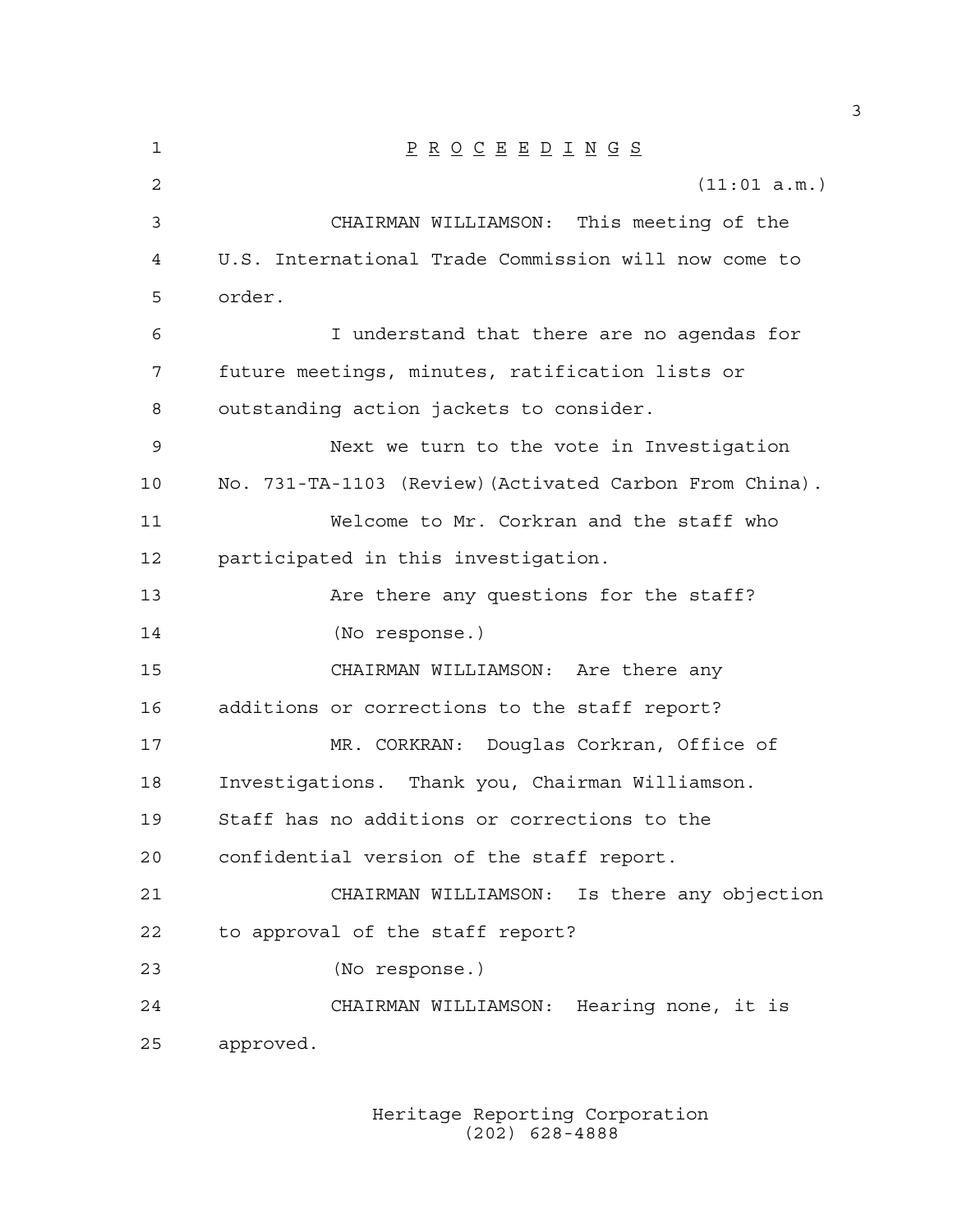1 Mr. Secretary, will you please call the 2 roll? 3 MR. BISHOP: Commissioner Pinkert? 4 COMMISSIONER PINKERT: I vote in the 5 affirmative. 6 MR. BISHOP: Commissioner Pearson? 7 COMMISSIONER PEARSON: I vote in the 8 affirmative. 9 MR. BISHOP: Commissioner Broadbent? 10 COMMISSIONER BROADBENT: I vote in the 11 affirmative. 12 MR. BISHOP: Commissioner Johanson? 13 COMMISSIONER JOHANSON: I vote in the 14 affirmative. 15 MR. BISHOP: Commissioner Aranoff? 16 COMMISSIONER ARANOFF: I vote in the 17 affirmative. 18 MR. BISHOP: Commissioner Williamson? 19 CHAIRMAN WILLIAMSON: I vote in the 20 affirmative. 21 MR. BISHOP: Mr. Chairman, the Commission 22 has reached an affirmative determination. 23 CHAIRMAN WILLIAMSON: Thank you, Mr. 24 Secretary. 25 Further information regarding this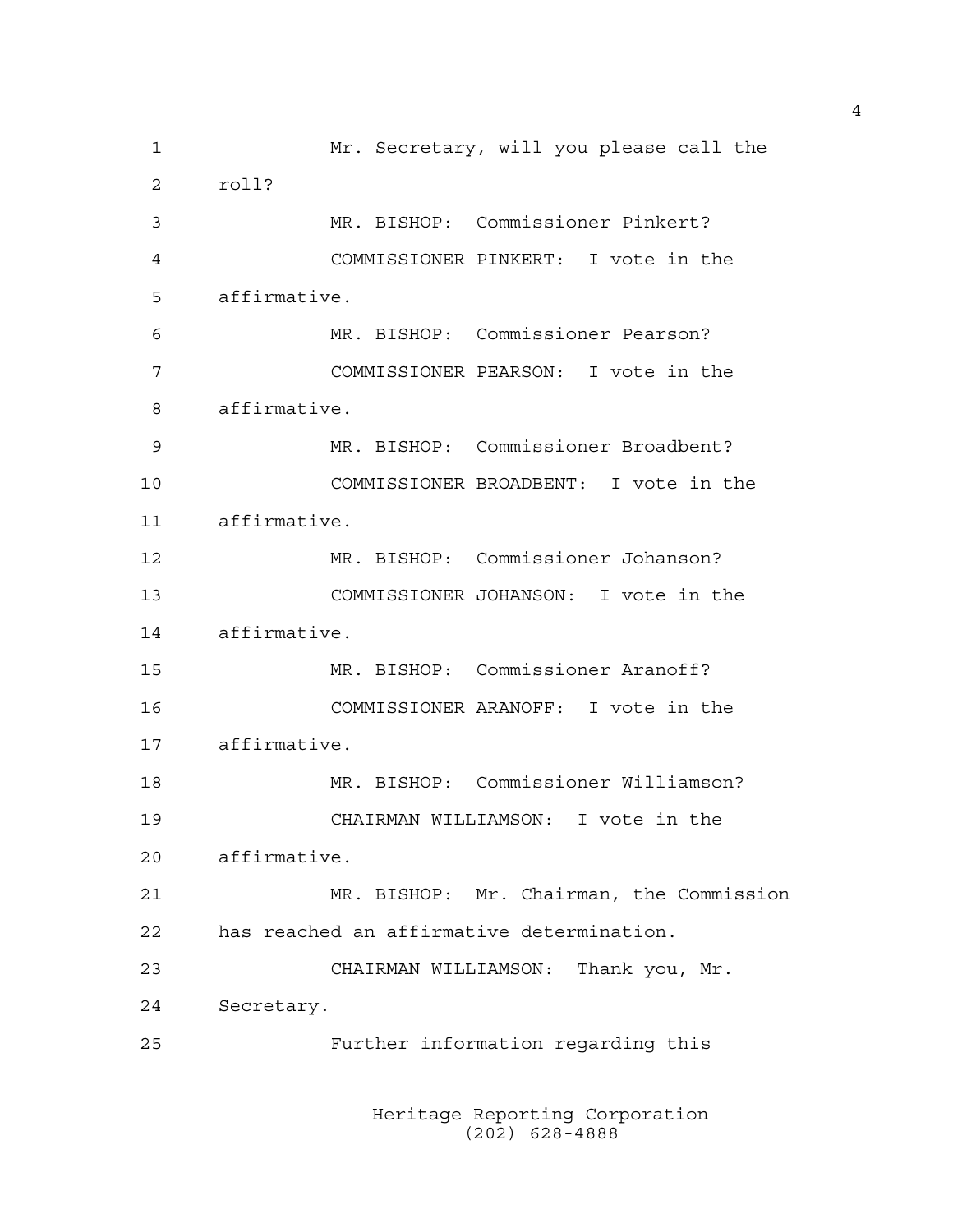1 determination will be in the press release. 2 Commissioners' opinions are currently scheduled to be 3 transmitted to the Secretary of Commerce on or before 4 February 22, 2013. 5 Thank you to the staff who participated in 6 this investigation. 7 Seeing that there is no other business 8 before the Commission, this meeting is adjourned. 9 (Whereupon, at 11:03 a.m., the meeting in 10 the above-entitled matter was concluded.) 11 // 12 // 13 //  $14 /$ 15 // 16 // 17 // 18 // 19 // 20 // 21 //  $22 / /$ 23 // 24 // 25 //